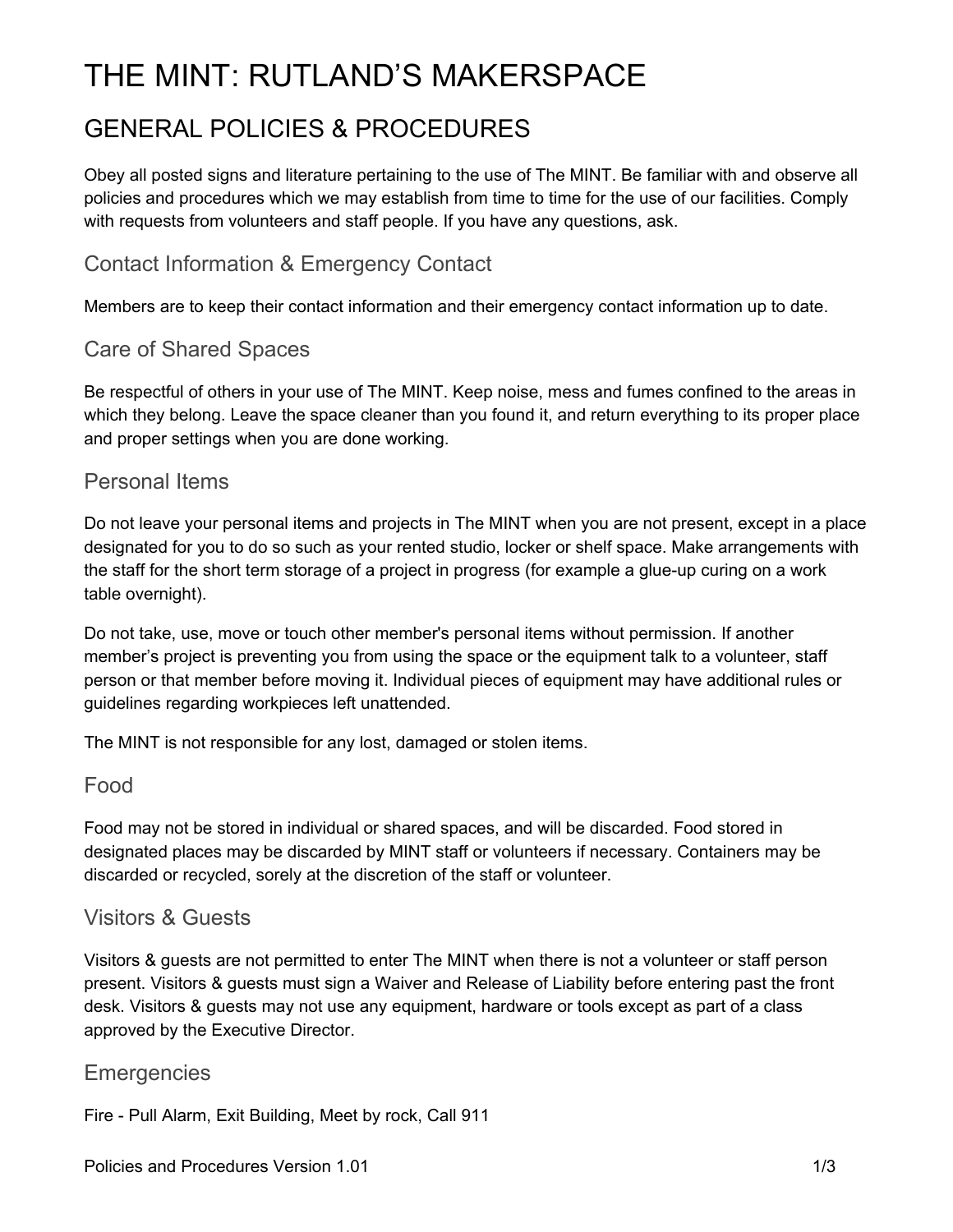Other- Exit building (if applicable). Call 911. If you have relevant experience, and you can use it without endangering yourself or others, you have the option to use it.

#### Prohibited Activity

The sale, distribution or exhibition of sexually explicit or pornographic materials is prohibited. The manufacture of firearms, fireworks or explosives is prohibited. The Executive Director, Board or landlord may prohibit additional activities.

If a volunteer or staff person asks you to stop an activity they believe may be prohibited you must do so. If you believe they are incorrect and wish to continue, contact the Executive Director for a final determination.

#### Drugs, Tobacco & Alcohol

The MINT is a non-smoking facility. The use of The MINT while under the influence of drugs, alcohol or other impairing substances is forbidden, and grounds for immediate removal from the premises. The use of illegal drugs is forbidden, and grounds for immediate removal from the premises.

Events where alcohol is served may be hosted by The MINT. The use of equipment during or after the consumption of alcohol at these events is forbidden.

#### Illegal Activity

All illegal activity is strictly prohibited. Participation in illegal activity is grounds for immediate removal from the premises.

#### Personal Conduct & Discipline

Unsafe, disrespectful and unacceptable conduct is prohibited. If a volunteer or staff member asks you to leave the premises due to your conduct you must do so, and you may not return until the Executive Director has reviewed the situation with you. Restrictions to your continued use of The MINT may be imposed and, as set forth in our Membership Agreement, The MINT reserves the right to terminate memberships at will. Conduct issues involving the Executive Director shall be referred to the board.

If you find yourself in an unresolvable disagreement or unsafe situation that you are unable to remedy, you're responsible for leaving that situation before it escalates, and notifying a volunteer or staff person.

#### Harassment

The MINT is dedicated to providing a harassment-free experience for everyone, regardless of gender, gender identity and expression, sexual orientation, disability, physical appearance, body size, race, or religion. We do not tolerate harassment of people at our events or in our space in any form.

All members are expected to be aware of federal safety and harassment-free workplace guidelines, which are posted on location.

Harassment includes offensive verbal comments related to gender, gender identity and expression, sexual orientation, disability, physical appearance, body size, race, religion, and sexual images in public spaces as well as deliberate intimidation, stalking, following, harassing photography or recording,